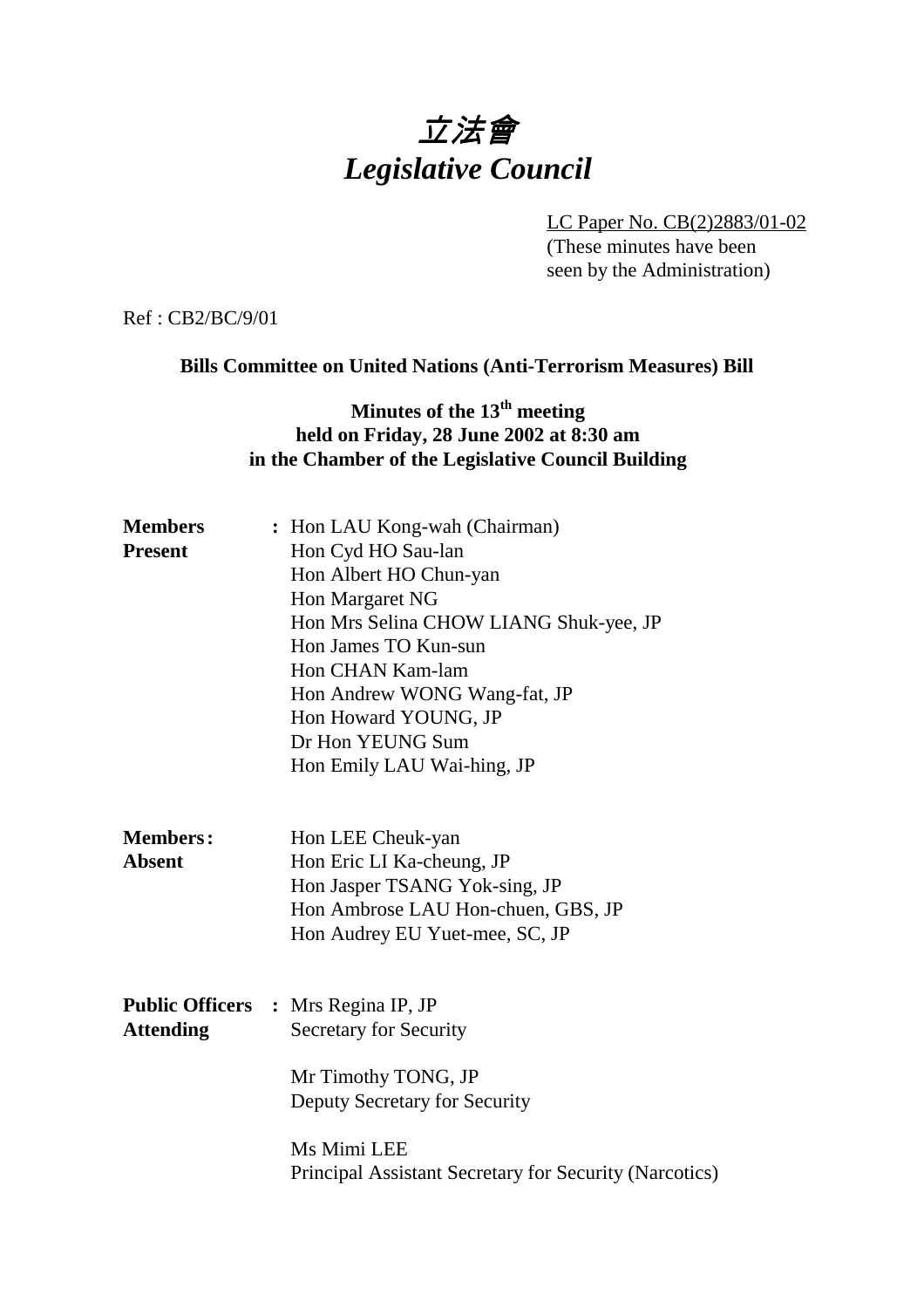$-2 -$ 

Mr Johann WONG Principal Assistant Secretary for Security

Ms Judy Maguire Consultant (Narcotics)

Mrs Wendy CHOI Assistant Secretary for Security

Ms Manda CHAN Assistant Secretary for Security

Mr L C IP Chief Superintendent Narcotics Bureau Hong Kong Police Force

Mr Geoffrey Fox Senior Assistant Law Draftsman

Mr John Hunter Deputy Principal Government Counsel Treaties and Law Unit International Law Division

Mr Lawrence PENG Senior Government Counsel Law Drafting Division

**Clerk in :** Ms Doris CHAN Attendance Chief Assistant Secretary (2) 4

**Staff in :** Ms Bernice WONG **Attendance** Assistant Legal Adviser 1

> Miss Mary SO Senior Assistant Secretary (2) 8

> Ms Janet SHUM Senior Assistant Secretary (2) 9

#### **I. Meeting with the Administration**

ı

(LC Paper Nos. CB(2)2267/01-02(01) and CB(2)2424/01-02(02) to (04))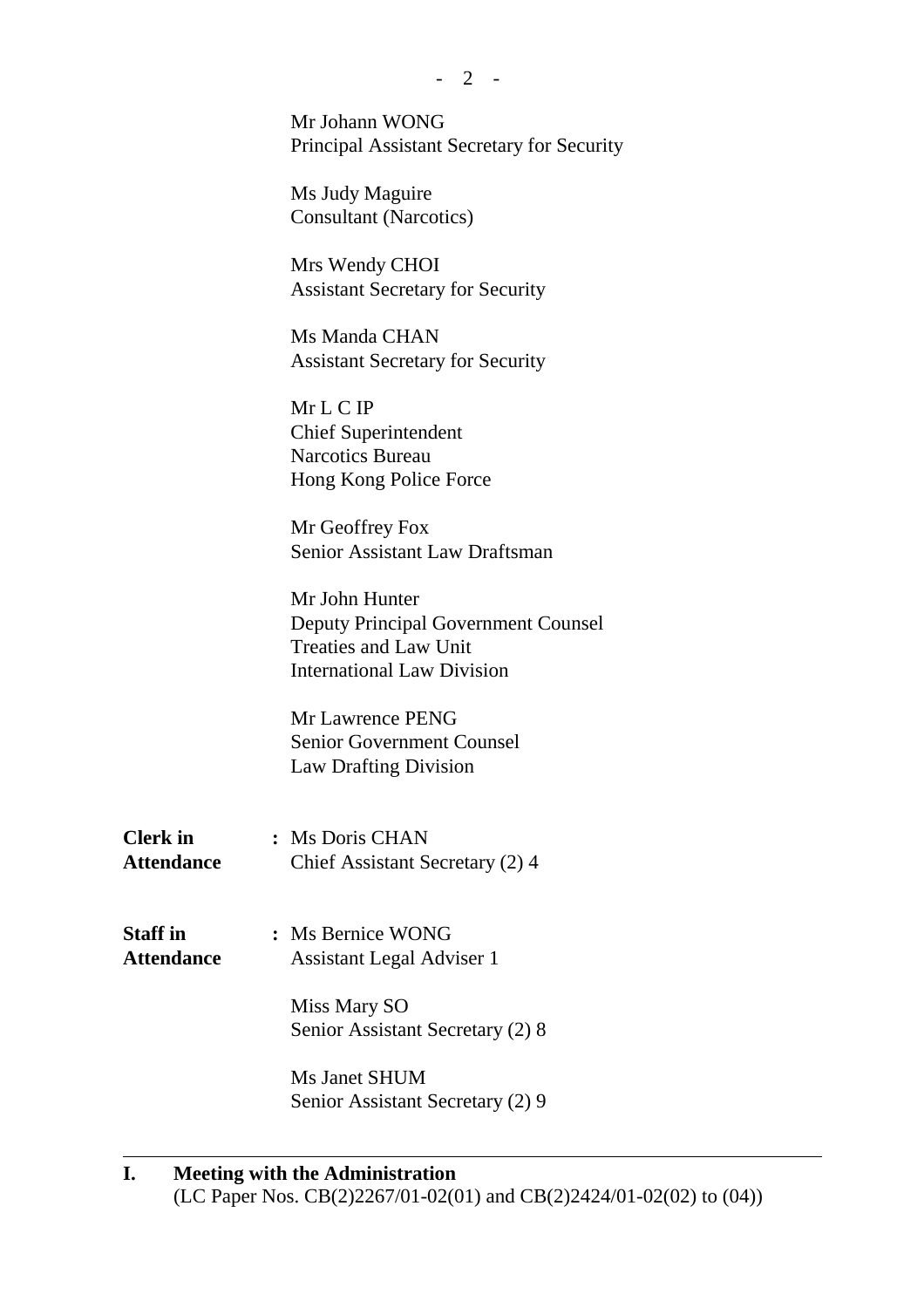The Bills Committee deliberated (Index of proceedings at the **Annex**).

2. The Bills Committee continued clause-by-clause examination of the Bill and the draft Committee Stage amendments (CSAs) tabled by the Administration at the meeting on 27 June 2002 (LC Paper No. CB(2)2424/01-02(01)).

- 3. In the light of the views expressed by members, the Administration agreed to
	- (a) delete clause 12, and Schedules 2 and 3;
	- (b) add a new clause to empower the Secretary for Security to make regulations to deal with the freezing of property (other than funds), and to provide for matters such as any necessary investigation, seizure and detention powers that might be required in the future. The regulations to be made under the new clause would be subject to the approval of the Legislative Council (LegCo);
	- (c) work on the outstanding provisions with a view to consulting the Panel on Security as early as possible in the new legislative session;
	- (d) revise its CSA to clause 2 by adding a new subclause (2)(c) and amending clause 2(5) and (6) by adopting a wider definition of "items subject to legal privilege" as provided in section 22 of the Drug Trafficking (Recovery of Proceeds) Ordinance (Cap 405); and
	- (e) provide in clause 13 that the civil standard of proof would be adopted in forfeiture proceedings.

## **II. Date of next meeting**

4. Members noted that the next meeting was scheduled for Tuesday, 2 July, 2002 at 2:30 pm.

5. There being no other business, the meeting ended at 10:41 am.

Council Business Division 2 Legislative Council Secretariat 7 October 2002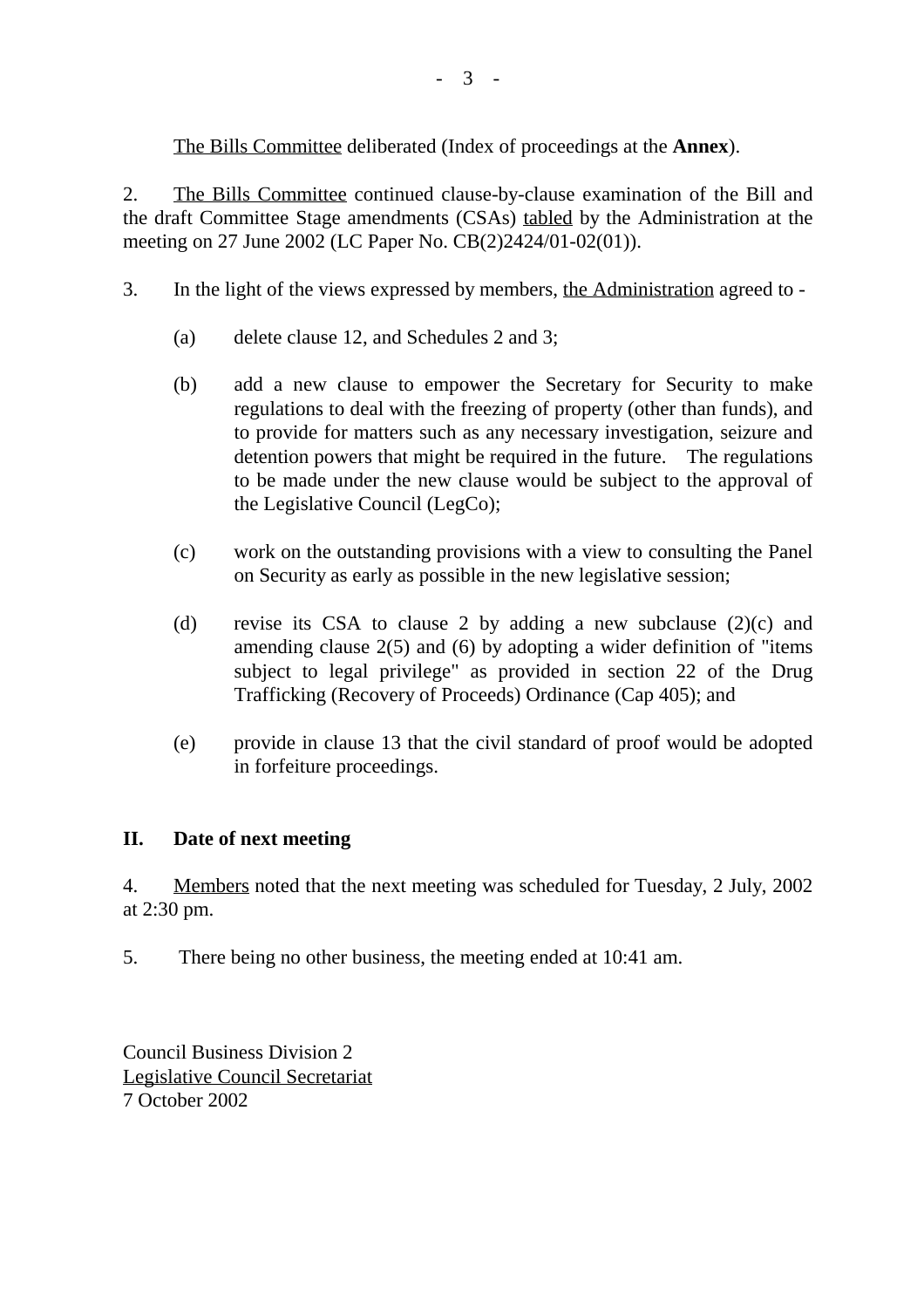#### **Annex**

# **Bills Committee on United Nations (Anti-Terrorism Measures) Bill Meeting on Friday, 28 June 2002 at 8:30 am in the Chamber of the Legislative Council Building**

| <b>Time</b>       | <b>Speaker</b>   | Subject(s)                                                             | <b>Action</b> |
|-------------------|------------------|------------------------------------------------------------------------|---------------|
|                   |                  |                                                                        | required      |
| $000000 - 000113$ | Chairman         | Way forward.                                                           |               |
|                   |                  | Miss Margaret NG's CSAs tabled and the                                 |               |
|                   |                  | Administration's proposed deletion of clause                           |               |
|                   |                  | 18.                                                                    |               |
| 000113 - 000127   | Mr Howard YOUNG  | Enquired why "serious default" was not<br>mentioned in clause 19       |               |
| $000127 - 000208$ | Administration   | Ditto                                                                  |               |
| $000208 - 000226$ | Chairman         | Ditto                                                                  |               |
| 000226 - 000307   | Administration   | Ditto                                                                  |               |
| 000307 - 000354   | Mr Howard YOUNG  | Ditto                                                                  |               |
| 000354 - 000431   | Administration   | Ditto                                                                  |               |
| 000431 - 000627   | Miss Margaret NG | Clarification as to the meaning of clause<br>$19(1)$ and $(2A)$        |               |
| 000627 - 000804   | Administration   | Ditto                                                                  |               |
| 000804 - 000922   | Miss Margaret NG | Ditto                                                                  |               |
| 000922 - 000945   | Administration   | Ditto                                                                  |               |
| 000945 - 001119   | Miss Margaret NG | Ditto                                                                  |               |
| 001119 - 001131   | Administration   | Ditto                                                                  |               |
| 001131 - 001237   | Miss Margaret NG | Clause 19 - the Secretary of Security (S for                           |               |
|                   |                  | S) to make regulations for freezing of                                 |               |
| 001237 - 001246   | Administration   | property other their funds<br>Ditto                                    |               |
|                   |                  |                                                                        |               |
| 001246 - 001347   | Chairman         | Ditto                                                                  |               |
| 001347 - 001425   | Mr Albert HO     | Clarification on section 1 of Schedule 1                               |               |
| 001425 - 001447   | Mr Howard YOUNG  | Enquiry on section 6 of Schedule 1                                     |               |
| 001447 - 001509   | Administration   | Ditto                                                                  |               |
| 001509 - 001527   | Mr Howard YOUNG  | Ditto                                                                  |               |
| 001527 - 001536   | Ms Emily LAU     | Ditto                                                                  |               |
| 001536 - 001544   | Administration   | Ditto                                                                  |               |
| 001544 - 001554   | Chairman         | Ditto                                                                  |               |
| 001554 - 001640   | Ms Cyd HO        | Ditto                                                                  |               |
| 001640 - 001712   | Administration   | Ditto                                                                  |               |
| 001712 - 001730   | Ms Cyd HO        | Ditto                                                                  |               |
| 001730 - 001811   | Administration   | Ditto                                                                  |               |
| 001811 - 001826   | Chairman         | Ditto                                                                  |               |
| 001826 - 002024   | Administration   | Consequential amendments to section 1 of<br>Schedule 2                 |               |
| $002024 - 002226$ | Miss Margaret NG | The power of a magistrate or court under<br>section 2(3) of Schedule 2 |               |
| 002226 - 002307   | Administration   | Ditto                                                                  |               |
| 002307 - 002430   | ALA              | Ditto                                                                  |               |
| 002430 - 002537   | Miss Margaret NG | Ditto                                                                  |               |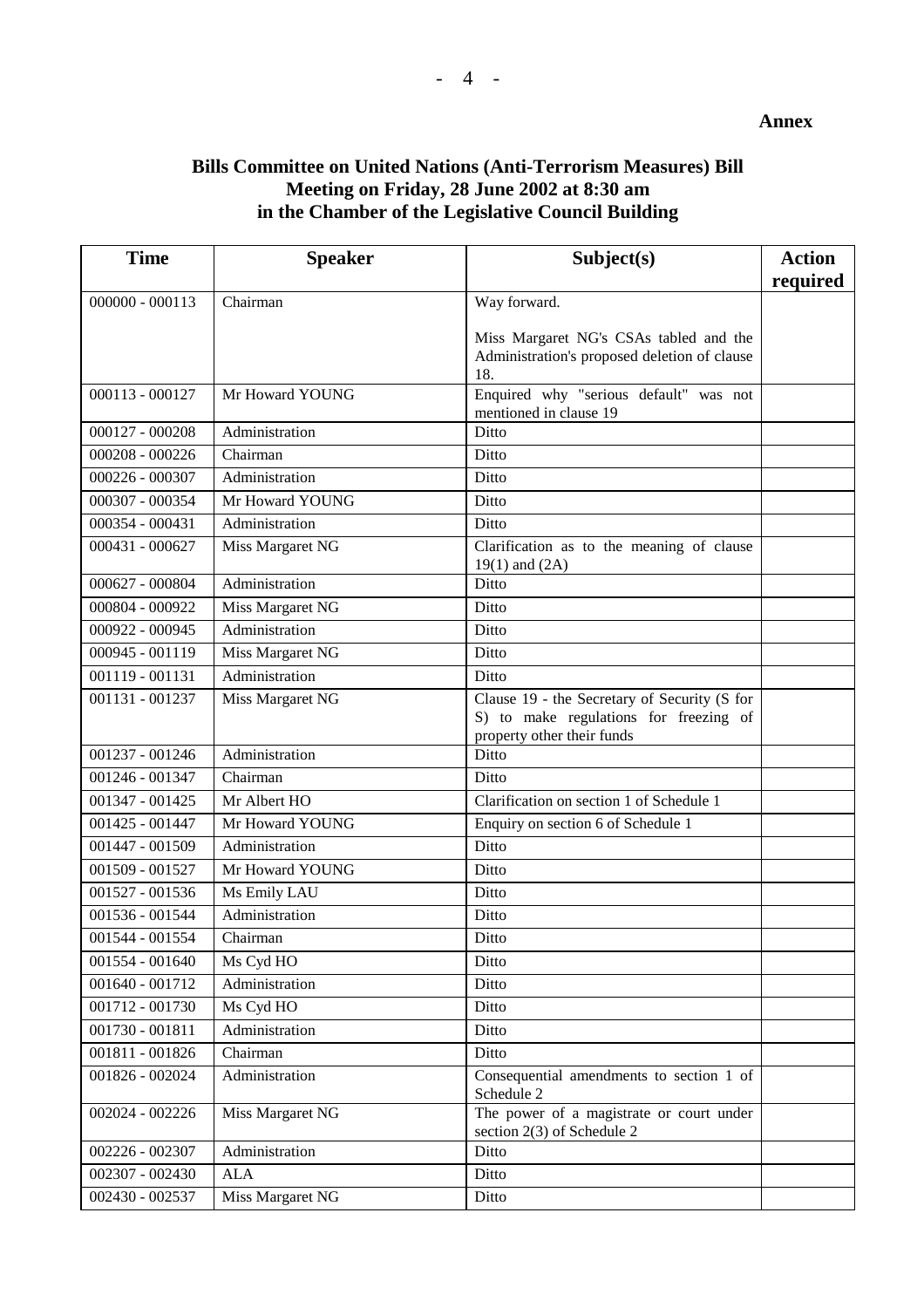| 002537 - 002550   | <b>ALA</b>                                       | Ditto                                                                                                                                                                                                                                                                                     |  |
|-------------------|--------------------------------------------------|-------------------------------------------------------------------------------------------------------------------------------------------------------------------------------------------------------------------------------------------------------------------------------------------|--|
| $002550 - 002621$ | Mr Albert HO                                     | Ditto                                                                                                                                                                                                                                                                                     |  |
| $002621 - 002628$ | Administration                                   | Ditto                                                                                                                                                                                                                                                                                     |  |
| 002628 - 002733   | Miss Margaret NG                                 | Ditto                                                                                                                                                                                                                                                                                     |  |
| 002733 - 002923   | <b>ALA</b>                                       | Ditto                                                                                                                                                                                                                                                                                     |  |
| 002923 - 002945   | Administration                                   | Ditto                                                                                                                                                                                                                                                                                     |  |
| 002945 - 003000   | <b>ALA</b>                                       | Ditto                                                                                                                                                                                                                                                                                     |  |
| 003000 - 003048   | Administration                                   | Ditto                                                                                                                                                                                                                                                                                     |  |
| 003048 - 003341   | Miss Margaret NG                                 | Ditto                                                                                                                                                                                                                                                                                     |  |
| 003341 - 003421   | Administration                                   | Ditto                                                                                                                                                                                                                                                                                     |  |
| 003421 - 003433   | Miss Margaret NG                                 | Powers of investigation under section 3 of<br>Organised and<br>Serious<br>Crimes<br>the<br>Ordinance (Cap. 455)                                                                                                                                                                           |  |
| 003433 - 003514   | Administration                                   | Ditto                                                                                                                                                                                                                                                                                     |  |
| 003514 - 003536   | Miss Margaret NG                                 | Ditto                                                                                                                                                                                                                                                                                     |  |
| 003536 - 003617   | Administration                                   | Ditto                                                                                                                                                                                                                                                                                     |  |
| 003617 - 003652   | Mr Albert HO                                     | Ditto                                                                                                                                                                                                                                                                                     |  |
| 003652 - 003805   | Administration                                   | Proposed deletion of Schedules 2 and 3                                                                                                                                                                                                                                                    |  |
| 003805 - 003905   | Miss Margaret NG                                 | Ditto                                                                                                                                                                                                                                                                                     |  |
| 003905 - 003955   | Mr Albert HO, Administration                     | Ditto                                                                                                                                                                                                                                                                                     |  |
| 003955 - 004017   | <b>ALA</b>                                       | Ditto                                                                                                                                                                                                                                                                                     |  |
| 004017 - 004125   | Administration                                   | A new clause to be added to empower S for<br>S to make regulations to deal with the<br>freezing of property (other than funds), and<br>to provide for matters such as<br>any<br>necessary<br>investigation,<br>seizure<br>and<br>detention powers that might be required in<br>the future |  |
| $004125 - 004151$ | Mr Albert HO                                     | Ditto                                                                                                                                                                                                                                                                                     |  |
| 004151 - 004222   | Administration                                   | Ditto                                                                                                                                                                                                                                                                                     |  |
| 004222 - 004253   | <b>ALA</b>                                       | Ditto                                                                                                                                                                                                                                                                                     |  |
| 004253 - 004353   | Ms Emily LAU                                     | Ditto                                                                                                                                                                                                                                                                                     |  |
| 004353 - 004546   | Miss Margaret NG                                 | Ditto                                                                                                                                                                                                                                                                                     |  |
| 004546 - 004603   | Dr YEUNG Sum                                     | Ditto                                                                                                                                                                                                                                                                                     |  |
| 004603 - 004707   | Mr James TO, Administration                      | Regulations<br>relating<br>of<br>to<br>powers<br>investigation, seizure and detention should<br>be put in the principal legislation and be<br>introduced in the form of an amendment bill                                                                                                 |  |
| 004707 - 004849   | Ms Cyd HO, Ms Emily LAU,<br>Administration       | Ditto                                                                                                                                                                                                                                                                                     |  |
| 004849 - 004910   | Chairman                                         | Ditto                                                                                                                                                                                                                                                                                     |  |
| 004910 - 005058   | Mr James TO, Administration, Miss<br>Margaret NG | Specification of public officers<br>under<br>Schedule 4                                                                                                                                                                                                                                   |  |
| 005058 - 005203   | Mr James TO, Administration                      | Ditto                                                                                                                                                                                                                                                                                     |  |
| 005203 - 005644   | ALA, Miss Margaret NG,<br>Administration         | Ditto                                                                                                                                                                                                                                                                                     |  |
| 005644 - 005657   | Mr James TO                                      | Ditto                                                                                                                                                                                                                                                                                     |  |
| 005657 - 005738   | Administration                                   | S for S undertook that she would only<br>delegate power under clause $15(3)$ to senior<br>officers of the Security Bureau                                                                                                                                                                 |  |
| 005738 - 005929   | Miss Margaret NG                                 | Ditto                                                                                                                                                                                                                                                                                     |  |
| 005929 - 005952   | Administration                                   | Ditto                                                                                                                                                                                                                                                                                     |  |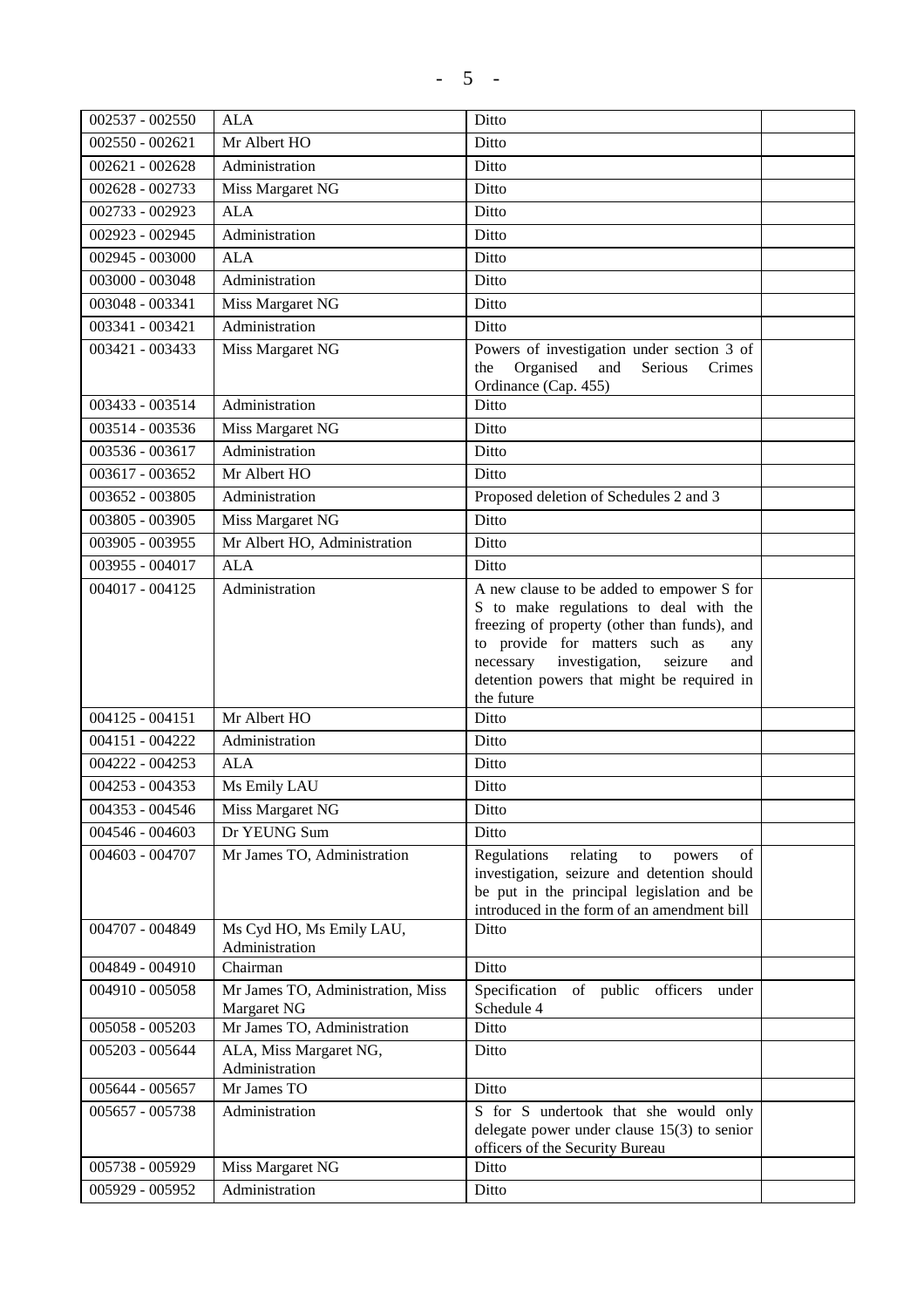| 005952 - 010011   | Chairman         | Ditto                                                                                                                                                       |
|-------------------|------------------|-------------------------------------------------------------------------------------------------------------------------------------------------------------|
| 010011 - 010030   | Miss Margaret NG | Referred to her proposed CSAs tabled                                                                                                                        |
| 010030 - 011044   | <b>Break</b>     | Ditto                                                                                                                                                       |
| 011044 - 011151   | Chairman         | Ditto                                                                                                                                                       |
| 011151 - 011235   | Miss Margaret NG | Definition of "terrorist act" in clause 2                                                                                                                   |
| 011235 - 011241   | Ms Emily LAU     | Ditto                                                                                                                                                       |
| 011241 - 011304   | Miss Margaret NG | Ditto                                                                                                                                                       |
| 011304 - 011449   | Ms Emily LAU     | Ditto                                                                                                                                                       |
| 011449 - 011532   | Administration   | Agreed to revise its CSA to clause 2 by<br>adding a new subclause $(5)(c)$                                                                                  |
| 011532 - 011550   | <b>ALA</b>       | Ditto                                                                                                                                                       |
| $011550 - 011611$ | Ms Emily LAU     | Ditto                                                                                                                                                       |
| 011611 - 011720   | Miss Margaret NG | Ditto                                                                                                                                                       |
| 011720 - 011740   | Administration   | Ditto                                                                                                                                                       |
| 011740 - 012103   | <b>ALA</b>       | Comparing clause $2(5)$ and $(6)$ with the<br>Drug Trafficking (Recovery of Proceeds)<br>Ordinance (Cap 405)                                                |
| $012103 - 012130$ | Administration   | Ditto                                                                                                                                                       |
| 012130 - 012146   | <b>ALA</b>       | Ditto                                                                                                                                                       |
| 012146 - 012214   | Miss Margaret NG | Ditto                                                                                                                                                       |
| 012214 - 012217   | Administration   | Agreed to move amendment to clause $2(5)$<br>and $(6)$                                                                                                      |
| 012217 - 012232   | Miss Margaret NG | Ditto                                                                                                                                                       |
| 012232 - 012258   | Administration   | Ditto                                                                                                                                                       |
| 012258 - 012320   | Miss Margaret NG | Ditto                                                                                                                                                       |
| 012320 - 012331   | Administration   | Ditto                                                                                                                                                       |
| 012331 - 012403   | Mr James TO      | Ditto                                                                                                                                                       |
| 012403 - 012431   | Administration   | Ditto                                                                                                                                                       |
| 012431 - 012522   | Miss Margaret NG | Ditto                                                                                                                                                       |
| 012522 - 012541   | Chairman         | Ditto                                                                                                                                                       |
| 012541 - 012650   | Ms Emily LAU     | Enquired about the effect of presumption "in<br>the absence of evidence to the contrary" in<br>clause $4(5)$ and $4A(4)$ and the procedures<br>for rebuttal |
| 012650 - 012742   | Administration   | Ditto                                                                                                                                                       |
| 012742 - 012801   | Ms Emily LAU     | Ditto                                                                                                                                                       |
| 012801 - 012830   | <b>ALA</b>       | Ditto                                                                                                                                                       |
| 012830 - 012916   | Ms Emily LAU     | Ditto                                                                                                                                                       |
| 012916 - 013049   | Mr James TO      | Ditto                                                                                                                                                       |
| 013049 - 013103   | Ms Emily LAU     | Ditto                                                                                                                                                       |
| 013103 - 013111   | Mr James TO      | Ditto                                                                                                                                                       |
| 013111 - 013147   | Ms Emily LAU     | Ditto                                                                                                                                                       |
| 013147 - 013155   | Mr James TO      | Ditto                                                                                                                                                       |
| 013155 - 013206   | Ms Emily LAU     | Ditto                                                                                                                                                       |
| 013206 - 013233   | Administration   | Ditto                                                                                                                                                       |
| 013233 - 013240   | Ms Emily LAU     | Ditto                                                                                                                                                       |
| 013240 - 013251   | Administration   | Ditto                                                                                                                                                       |
| 013251 - 013357   | Miss Margaret NG | Proposed amendments to clause $2(5)$ and<br>clause $2(6)$ should follow section 22 of Cap.<br>405                                                           |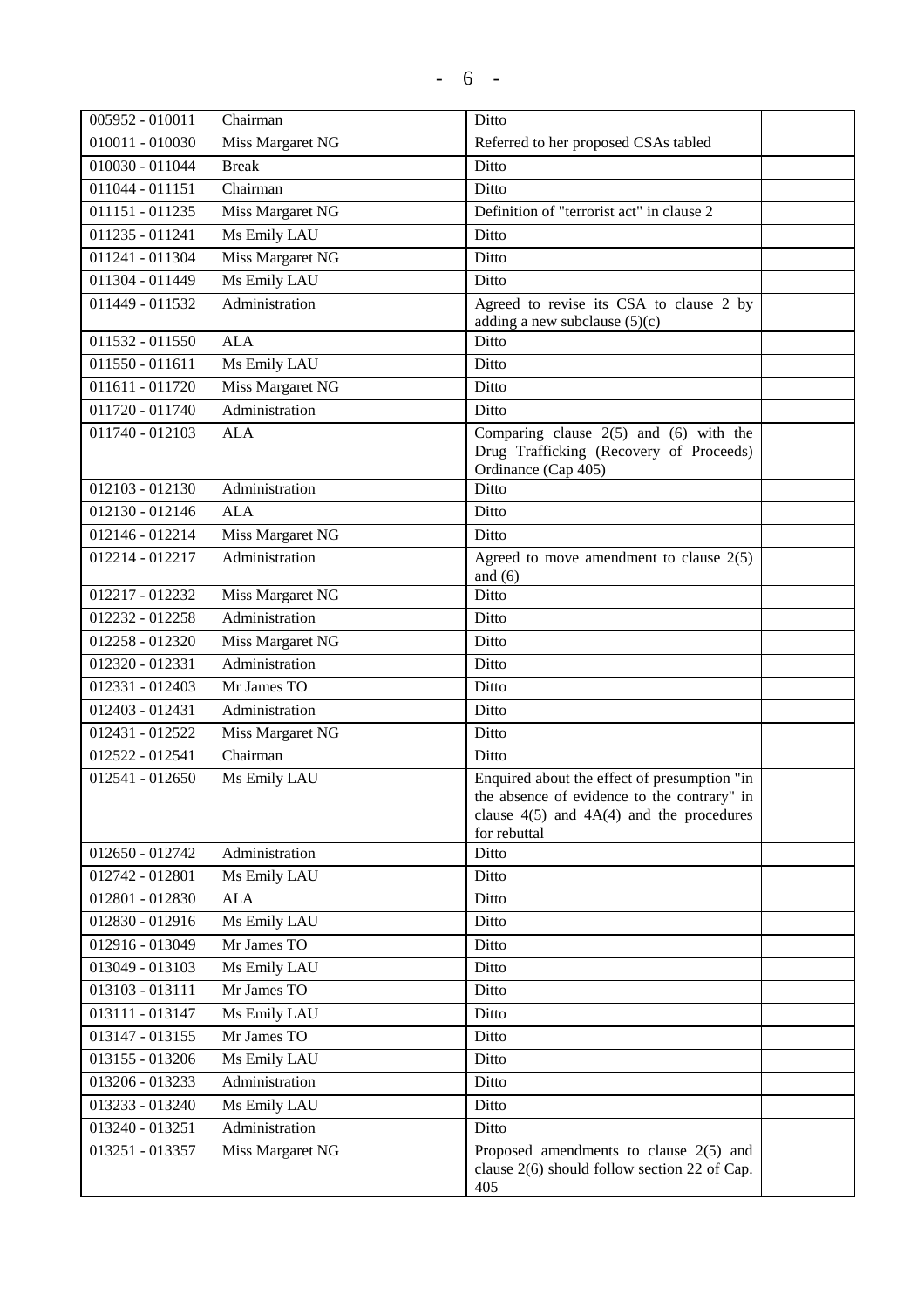| 013357 - 013421   | Administration                     | Ditto                                                                  |  |
|-------------------|------------------------------------|------------------------------------------------------------------------|--|
| 013421 - 013522   | Administration                     | Not agreed to amend new clause $4A(8)$ to                              |  |
|                   |                                    | shorten the period of specifications of                                |  |
| 013522 - 013528   | Miss Margaret NG                   | persons and property as terrorists<br>Ditto                            |  |
| 013528 - 013544   | Mr James TO                        | Ditto                                                                  |  |
| 013544 - 013701   | Administration                     | Ditto                                                                  |  |
| 013701 - 013717   | Miss Margaret NG                   | Ditto                                                                  |  |
| 013717 - 013834   | <b>ALA</b>                         | Ditto                                                                  |  |
| 013834 - 013918   | Miss Margaret NG                   | Ditto                                                                  |  |
| 013918 - 013940   | Administration                     | Ditto                                                                  |  |
| 013940 - 014005   | Miss Margaret NG                   | Ditto                                                                  |  |
| 014005 - 014008   | Mr Albert HO                       | Ditto                                                                  |  |
| 014008 - 014021   | Administration                     | Ditto                                                                  |  |
| $014021 - 014100$ | Administration                     | Disagreed with Miss NG's amendment to                                  |  |
|                   |                                    | clause 6 on prohibition on supply of funds to                          |  |
|                   |                                    | terrorists and terrorist associates                                    |  |
| $014100 - 014113$ | Miss Margaret NG                   | Ditto                                                                  |  |
| 014113 - 014122   | Administration                     | Disagreed with Miss NG's proposed                                      |  |
|                   |                                    | amendment to clause 7 on prohibition on                                |  |
|                   |                                    | making funds, etc. available to terrorists and<br>terrorist associates |  |
| 014122 - 014153   | Miss Margaret NG                   | Ditto                                                                  |  |
| 014153 - 014219   | Administration                     | Disagreed with Miss NG's proposed                                      |  |
|                   |                                    | amendment to clause 8 to change the                                    |  |
|                   |                                    | wordings to "believing on reasonable                                   |  |
| 014219 - 014244   | Miss Margaret NG                   | grounds"<br>Ditto                                                      |  |
| 014244 - 014335   | Mr Albert HO                       | Ditto                                                                  |  |
| 014335 - 014349   | Administration                     | Unable to accept Miss NG's proposed                                    |  |
|                   |                                    | amendment to clause 9                                                  |  |
| 014349 - 014500   | Miss Margaret NG                   | Ditto                                                                  |  |
| 014500 - 014532   | Miss Margaret NG                   | Proposed to delete clause 10                                           |  |
| 014532 - 014613   | Administration                     | Did not agree to the proposal                                          |  |
| $014613 - 014651$ | Mr James TO                        | Ditto                                                                  |  |
| 014651 - 014703   | Administration                     | Ditto                                                                  |  |
| 014703 - 014848   | Miss Margaret NG                   | Proposed amendment to clause 11                                        |  |
| 014848 - 014904   | Administration                     | Did not agree to the proposed amendment                                |  |
| 014904 - 015037   | Mr James TO                        | Ditto                                                                  |  |
| 015037 - 015124   | Miss Margaret NG                   | Ditto                                                                  |  |
| 015124 - 015206   | Administration                     | Ditto                                                                  |  |
| 015206 - 015217   | Miss Margaret NG                   | Ditto                                                                  |  |
| 015217 - 015247   | Administration                     | Agreed to delete clause 12                                             |  |
| 015247 - 015316   | Miss Margaret NG                   | Proposed amendment to clause 13                                        |  |
| 015316 - 015449   | Administration                     | Reasons that clause $13(1)(a)(ii)$ and (iii)                           |  |
| 015449 - 015644   |                                    | could not be deleted                                                   |  |
|                   | Miss Margaret NG<br>Administration | Ditto<br>Ditto                                                         |  |
| 015644 - 015813   |                                    | Ditto                                                                  |  |
| 015813 - 015840   | Miss Margaret NG                   |                                                                        |  |
| 015840 - 015925   | Administration                     | Ditto                                                                  |  |
| 015925 - 015946   | Miss Margaret NG                   | Ditto                                                                  |  |